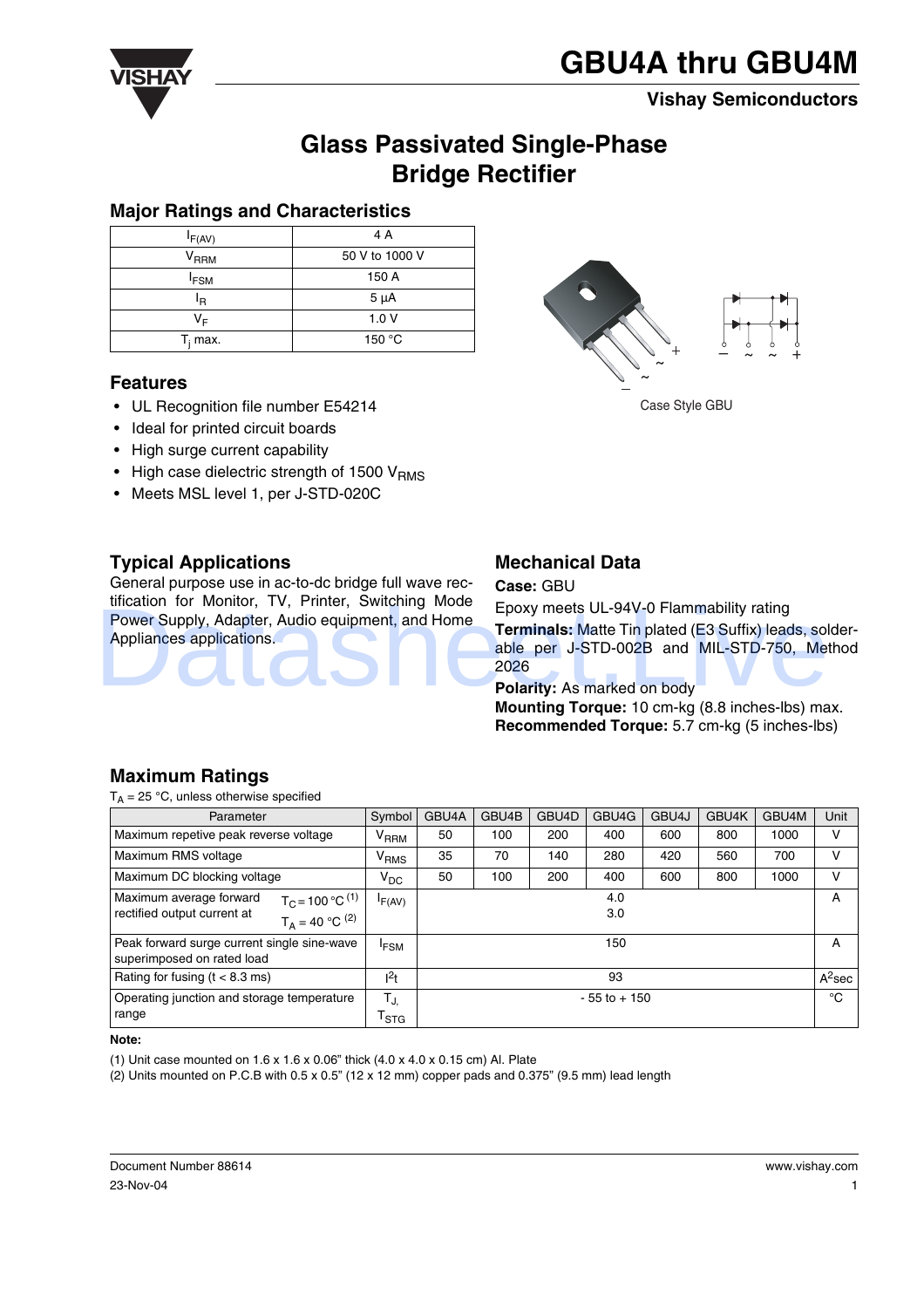## **GBU4A thru GBU4M**



### **Vishay Semiconductors**

### **Electrical Characteristics**

 $T_A = 25 °C$ , unless otherwise specified

| Parameter                                                          | Test condition                          | Symbol   |            |  |     | GBU4A   GBU4B   GBU4D   GBU4G   GBU4J |  |    | GBU4K   GBU4M | Unit |
|--------------------------------------------------------------------|-----------------------------------------|----------|------------|--|-----|---------------------------------------|--|----|---------------|------|
| Maximum instantaneous forward<br>drop per leg                      | at 4.0 A                                | V⊧       |            |  |     |                                       |  |    |               |      |
| Maximum DC reverse current at<br>rated DC blocking voltage per leg | $T_{\text{A}}$ = 25 °C<br>TA = $125 °C$ | ΙŖ.      | 5.0<br>500 |  |     |                                       |  |    | uA            |      |
| Typical junction capacitance per leg                               | at 4.0 A, 1MHz                          | $C_{.1}$ |            |  | 100 |                                       |  | 45 |               | pF   |

### **Thermal Characteristics**

 $T_A = 25 °C$ , unless otherwise specified

| Parameter                          | Symbol                              | GBU4A | GBU4B | GBU4D | GBU4G | GBU4J | GBU4K | GBU4M | Unit          |
|------------------------------------|-------------------------------------|-------|-------|-------|-------|-------|-------|-------|---------------|
| Typical thermal resistance per leg | (2)<br>D<br>$n_{\theta$ JA $\theta$ | 22    |       |       |       |       |       |       | $\degree$ C/W |
|                                    | $R_{\theta JC}$                     | 4.2   |       |       |       |       |       |       |               |

**Note:**

(1) Unit case mounted on Al plate heatsink

(2) Units mounted on P.C.B with 0.5 x 0.5" (12 x 12 mm) Copper pads and 0.375" (9.5 mm) lead length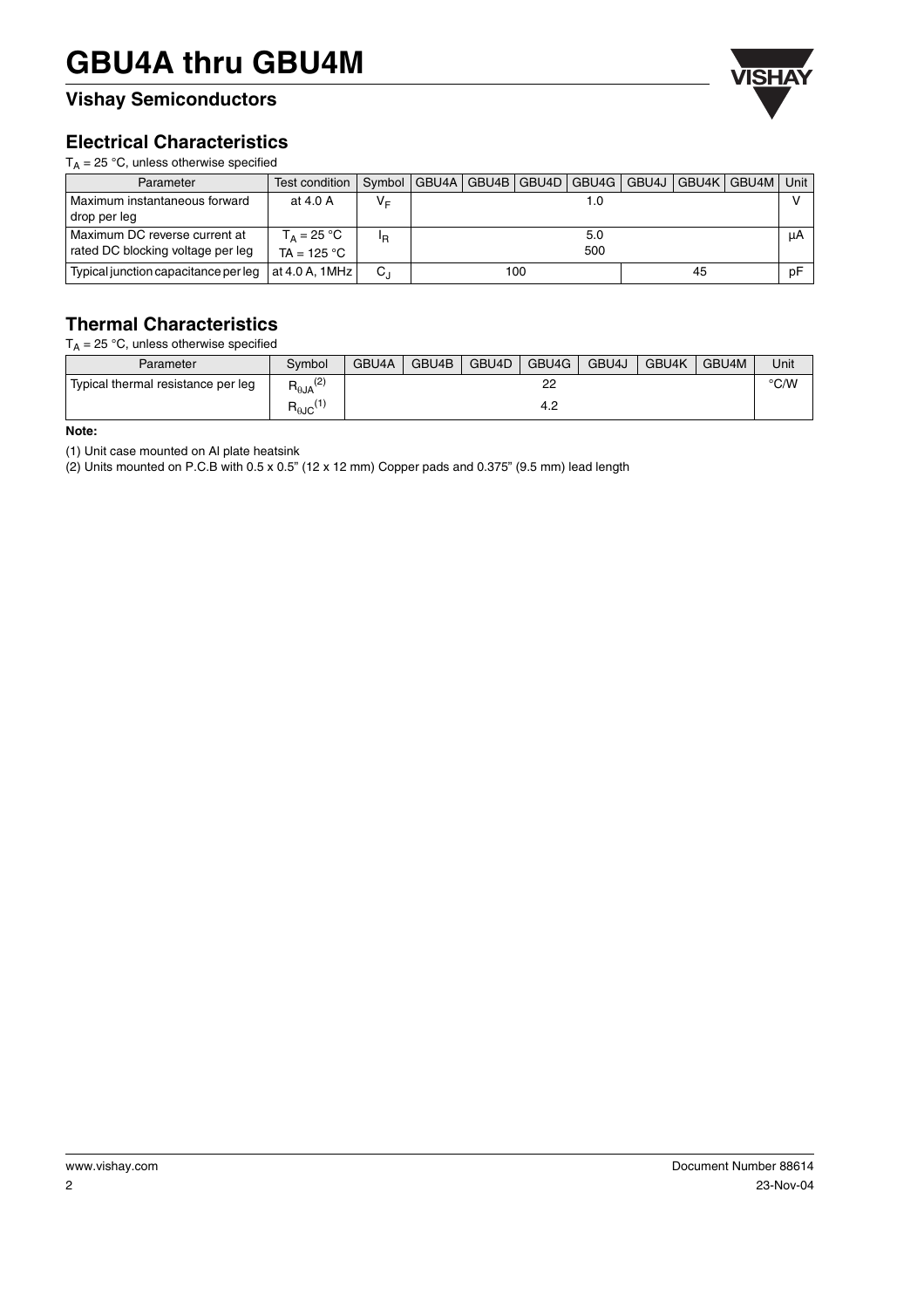

## **VISHAY GBU4A thru GBU4M**

### **Vishay Semiconductors**

### **Ratings and Characteristics Curves**

 $(T_A = 25 \text{ °C}$  unless otherwise specified)



Figure 1. Derating Curve Output Rectified Current



Figure 2. Maximum Non-Repetitive Peak Forward Surge Current Per Leg



Figure 3. Typical Forward Characteristics Per Leg



Figure 4. Typical Reverse Leakage Characteristics Per Leg



Figure 5. Typical Junction Capacitance Per Leg



Figure 6. Typical Transient Thermal Impedance